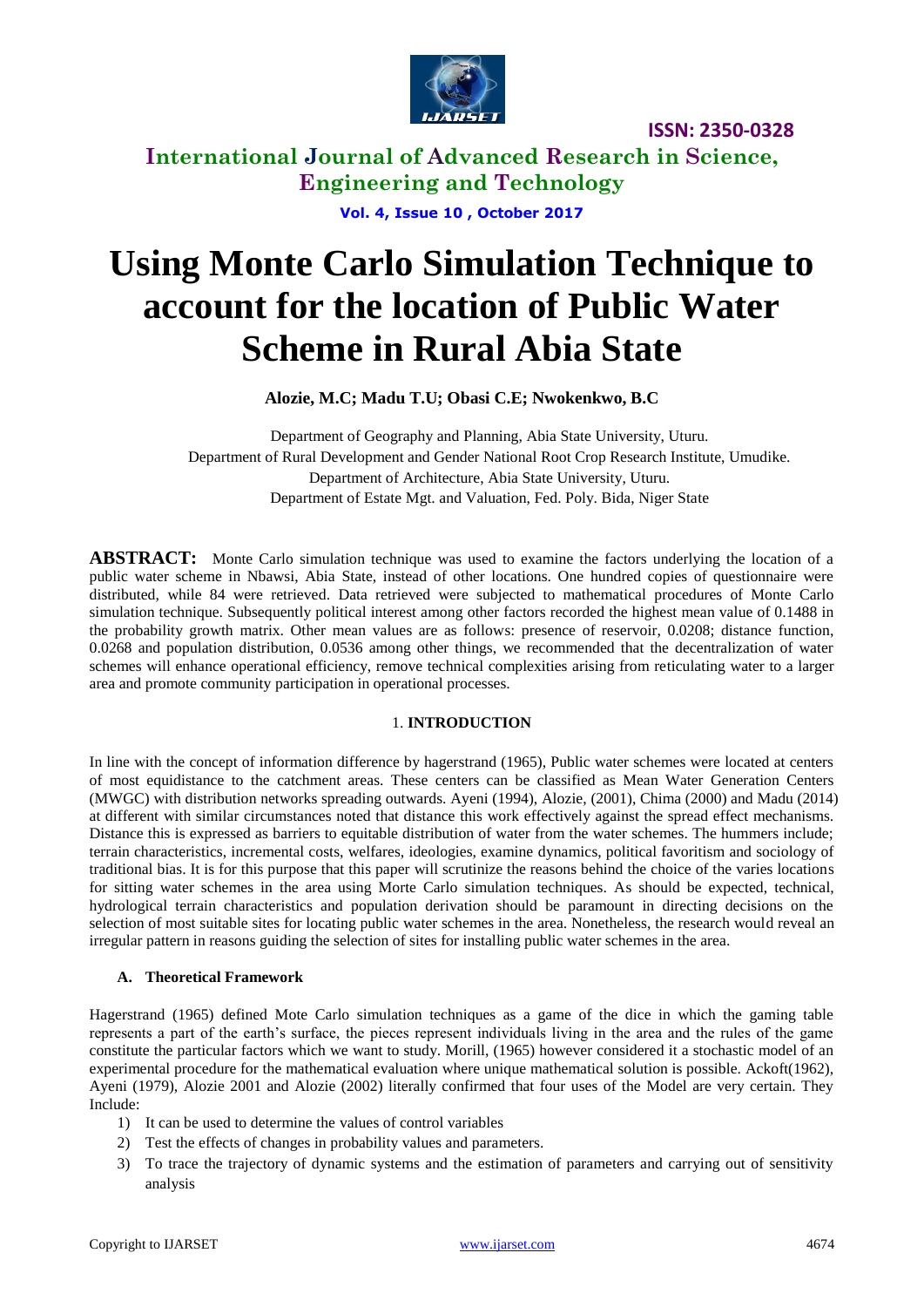

# **ISSN: 2350-0328 International Journal of Advanced Research in Science, Engineering and Technology**

# **Vol. 4, Issue 10 , October 2017**

4) It can also be used to experiment with different inputs and parameters and examination of the impacts of constraints on why Morphology and growth patterns.

In this research, the model was applied to examine the impacts of location peculiarities on the location of rural infrastructures, in rural, Abia State Nigeria.

### **B. Study Location**

Abia state is located in the southeastern region of Nigeria, lying approximately within Lat 4° 40' and 6° 14'N and Long<sup>7°</sup> 10' and  $8^{\circ}$ E. The state covers an area of about 6320sqKm which is approximately 5.8% the total land area of Nigeria (Ijeoma, 2000). The population stood at 2,845,380 in 206 but projected to 3,823,952 in 2016 at 3% natural growth rate. It has seventeen local Government Areas, shared into three senatorial zones namely: Abia North, Abia Central and Abia South, while umuahia is the state capital. Abia State falls within the sub equatorial climate zone with clearly marked dry season and double maxima rainfall in the June and September. Infact, rainfall begins in the month of march and ends in October (Ijeoma ,2000). The harmattan (Locally called Uguru) is noticed intermittently in December and intensely in January. Dry season commences from November to March. Within this period dry season water supply in the area is very severe and for this reason it is expected that reliance for water supply would be met by alternative sources like surface water bodies, private and public boreholes and water vendors. Mean monthly temperature is around  $27^{\circ}$ c (Annual rainfall degree from 2200mm in the south to 1900mm in the north. Humidity is high reaching 90 percent in the rainy season. In Abia state, Ijeoma (200) identified nine major geological formations from south to north. These include; the Benin formation (or coastal plain sand); the Bende-Ameki group; the Nkporo shale group the Nsukka Formation (upper coal measures), the Eze-Azu shale group, and the Asu River group.



Location Map.

### **II. RESEARCH METHODOLOGY**

The research was conducted in locations in isiala Ngwa North Local government area Abia state, Namely; Nbawsi, Umuezegu, Agburike and Umuomaiukwu. One hundred copies questionnaires were distributed in the area, (each of the communities receiving 25 copies), while 84 copies representing 84 percent were retrieved. Data retrieved from the field were subjected to evaluation using Monte Carlo simulation Technique and Chi square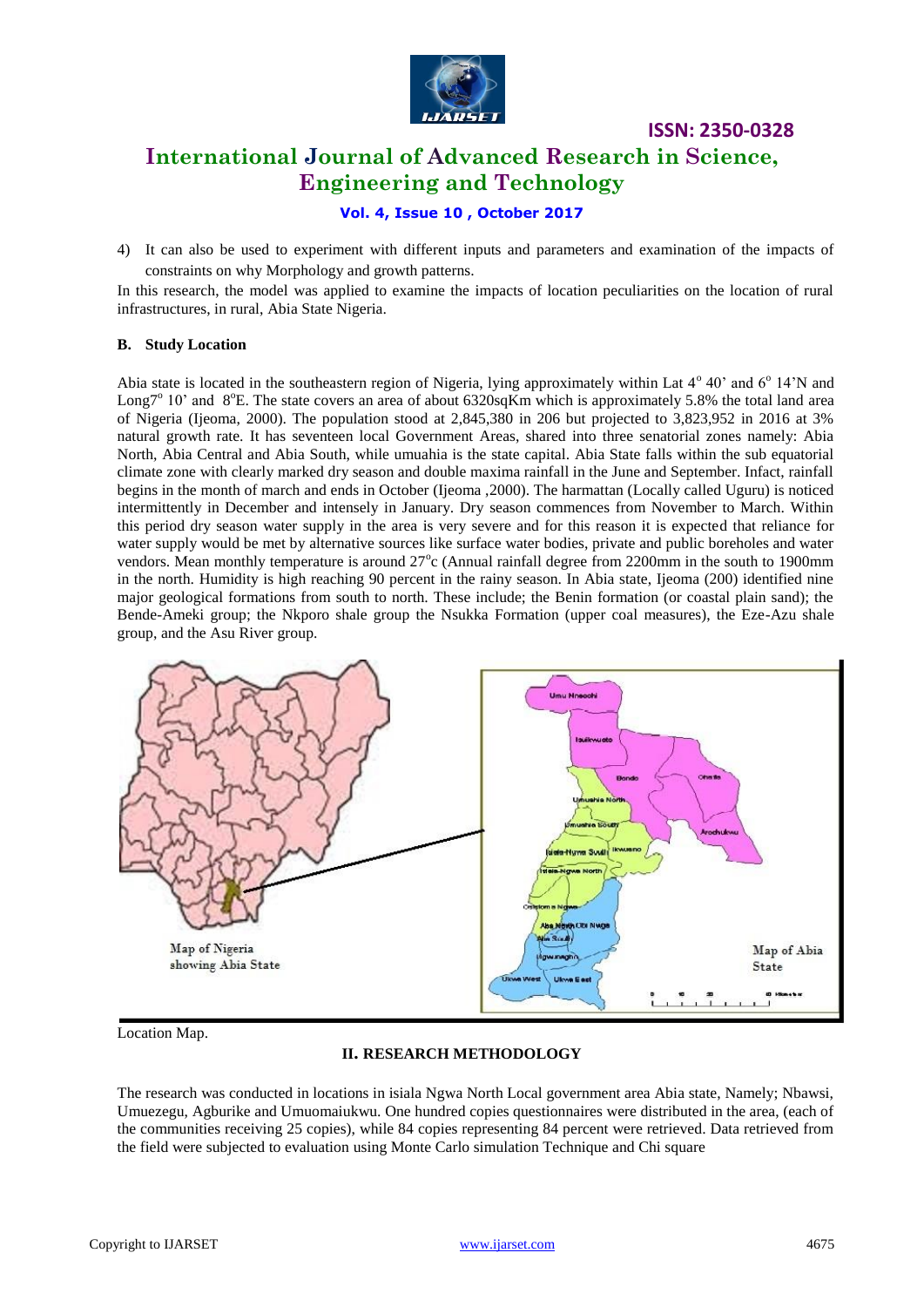

# **International Journal of Advanced Research in Science, Engineering and Technology**

# **Vol. 4, Issue 10 , October 2017**

## **III. RESULTS AND DISCUSSION**

To determine the underlying reasons technical the selection of Nbaswi as the site of the sitting public water supply scheme, saving the adjourning towns and communities, assumptions were generated which is in line with the mathematical sequentially of Monte Carlo simulation technique.

Generation of Assumptions

- i) The location of public water scheme and Nbawsi was based on political motives.
- ii) The locations of public water scheme at Nbaswi was based on population concentration
- iii) The location of public water scheme was based on the centrality of Nbaswi to other benefiting towns and communities
- iv) The location of public water scheme at Nbaswi was based on the presence of an existing reservoir.

#### Procedures in the use of Monte Carlo Technique

Given the theoretical bases of Monte carlo Techniques, the procedures evolved are as follows;

- i) The formulation of a set of possible hypothesis on the factors governing the system of interest
- ii) The construction of a matrix of probability from the theoretical considerations about the system of interest.
- iii) The allocation procedure using both the probabilities matrix and a random number table

| Stage 1 Point score matrix |        |          |           |             |       |
|----------------------------|--------|----------|-----------|-------------|-------|
| Factors                    |        |          |           |             | Total |
|                            | Nbawsi | Umuezegu | Agburuike | Umuomaiukwu |       |
| Presence of<br>A           |        |          |           |             |       |
| reservoir                  |        |          |           |             |       |
| Distance<br>B              | 5      |          |           |             | Q     |
| <b>Function</b>            |        |          |           |             |       |
| Political<br>C             | 13     | 13       | 14        | 10          | 50    |
| Interest                   |        |          |           |             |       |
| Population<br>D            | 10     |          | 3         | 4           | 18    |
| Distribution               |        |          |           |             |       |
| Total                      | 29     | 17       | 20        | 18          | 84    |

The point score matrix represents the actual responses of respondents to the issue of defining the circumstances behind the selection of Nbaswi as the preferred location for sitting the water scheme

#### Stage II. Growth Probability matrix (A)

| $\sim$ $\sim$ $\sim$<br>. |       |      |      |       |  |  |
|---------------------------|-------|------|------|-------|--|--|
|                           |       |      |      |       |  |  |
| A                         | 1/84  | 2/84 | 2/84 | 2/84  |  |  |
| B                         | 1/84  | 2/84 | 2/84 | 2/84  |  |  |
|                           | 5/84  | 1/84 | 1/84 | 10/84 |  |  |
|                           | 10/84 | 1/84 | 3/84 | 4/84  |  |  |

#### Stage III Growth Probability Matrix (B)

|   |        |        |        |        | Mean Values |
|---|--------|--------|--------|--------|-------------|
| A | 0.0119 | 0.0238 | 0.0238 | 0.0238 | 0.0208      |
|   | 0.0595 | 0.0119 | 0.0119 | 0.0238 | 0.0268      |
|   | 0.1548 | 0.1545 | 0.1667 | 0.1190 | 0.1488      |
|   | 0.1190 | 0.0119 | 0.0357 | 0.0476 | 0.0536      |

#### Stage III Eliminating the Decimals and Cumulative Addition of Scores

| A | 119     | $+238$  | $+238$  | $+238$  |
|---|---------|---------|---------|---------|
| B | $+595$  | $+119$  | $+119$  | $+238$  |
|   | $+1508$ | $+1548$ | $+1667$ | $+1190$ |
|   | $+1190$ | $+119$  | $+357$  | $+476$  |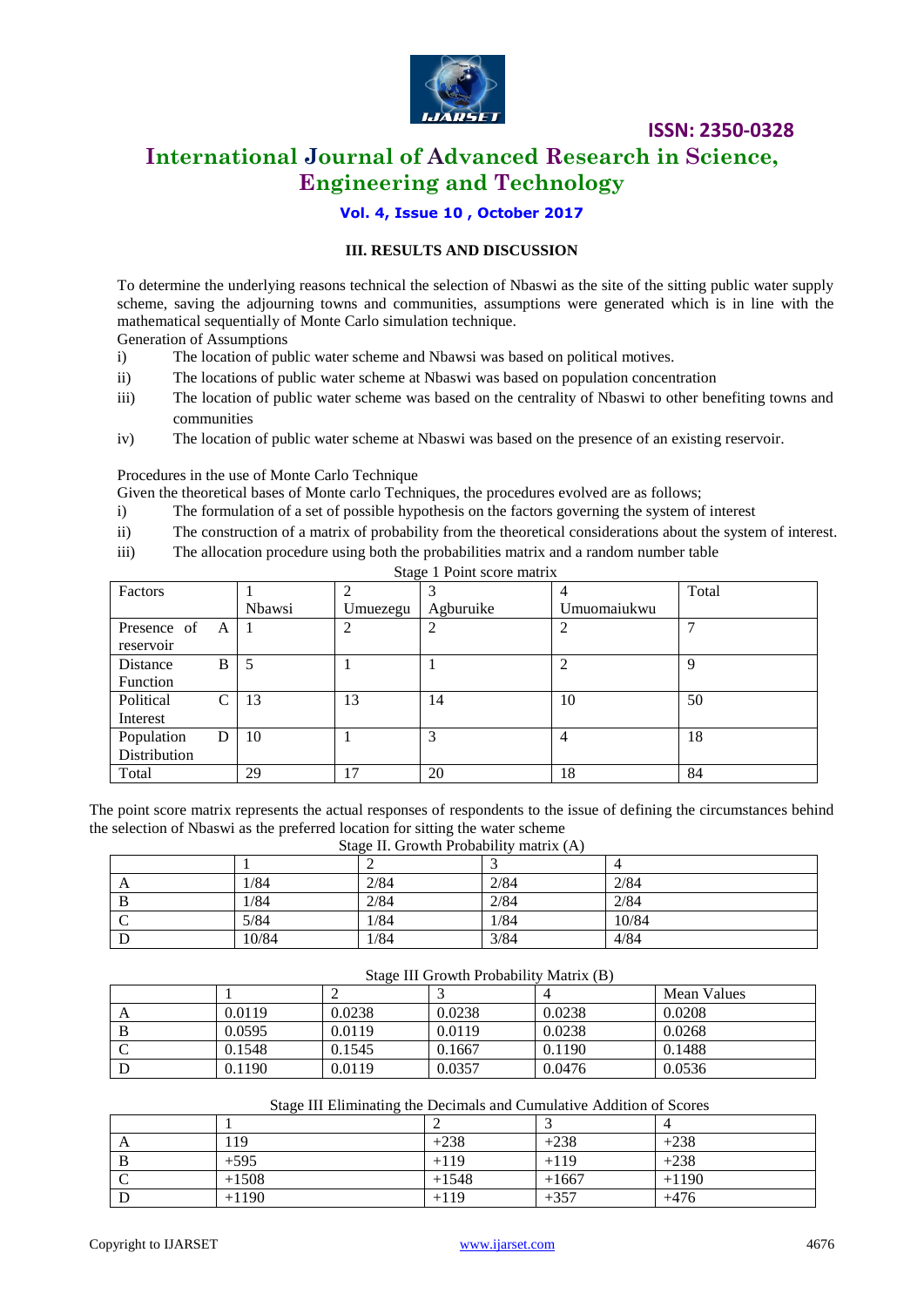

# **International Journal of Advanced Research in Science, Engineering and Technology**

# **Vol. 4, Issue 10 , October 2017**

Stage IV Upward limiting numbers of a Random Number Field (RNF)

| $\Gamma$ | 19   | 357  | 595  | 833  |
|----------|------|------|------|------|
| D        | 1428 | 1547 | 1666 | 1904 |
|          | 3452 | 5000 | 6667 | 7857 |
|          | 9047 | 9166 | 9523 | 9999 |

Stage V the Random Number Field (RNF)

| 0000-0119 | 0120-0357 | 0358-0595 | 0596-0833 |
|-----------|-----------|-----------|-----------|
| 0834-1428 | 1429-1547 | 1548-1666 | 1667-1904 |
| 1905-3452 | 3453-5000 | 5001-6667 | 6668-7857 |
| 7858-9047 | 9047-9166 | 9167-9523 | 9524-9999 |

Stage VI tally table of Random Number Allocated

| ~                 |           |             |      |
|-------------------|-----------|-------------|------|
|                   | 111       | Ш           | Ш    |
| 111               |           | Ш           | Ш    |
| ШІ ШІ             | IIII IIII | IIII IIII   | ШІ Ш |
| Ш                 | ШІ        | $III$ $III$ |      |
| $\rm III\,I\,III$ |           | Ш           | Ш    |

# Stage VII Final Simulated Result

Stage VIII Testing Simulated Result against the observed using Chi Square

| Point Score    | Simulated E    | $O-E$            | $(O-E)$          | $(0-E)2/E$       |
|----------------|----------------|------------------|------------------|------------------|
| $\perp$        | 2              | $-1$             |                  | 0.50             |
| $\overline{2}$ | 3              | $-1$             |                  | 0.33             |
| $\overline{2}$ | $\overline{4}$ | $-2$             | $\overline{4}$   | 1.00             |
| $\overline{2}$ | $\overline{4}$ | $-2$             | 4                | 1.00             |
| 5              | 3              | 2                | $\overline{4}$   | 1.33             |
|                |                | $\overline{0}$   | $\mathbf{0}$     | $\overline{0}$   |
|                | 4              | $-3$             | 9                | 2.25             |
| $\overline{2}$ | $\overline{2}$ | $\overline{0}$   | $\boldsymbol{0}$ | $\theta$         |
| 13             | 14             | $-1$             |                  | 0.07             |
| 13             | 16             | $-3$             | 9                | 0.56             |
| 14             | 18             | $-4$             | 16               | 0.89             |
| 10             | 8              | $-2$             | $\overline{4}$   | 0.50             |
| 10             | 10             | $\boldsymbol{0}$ | $\boldsymbol{0}$ | $\overline{0}$   |
| $\mathbf{1}$   |                | $\boldsymbol{0}$ | $\boldsymbol{0}$ | $\boldsymbol{0}$ |
| 3              | 3              | $\theta$         | $\Omega$         | $\theta$         |
| $\overline{4}$ | 5              | $-1$             |                  | 0.2              |
|                |                |                  |                  | 8.63             |

Cal value  $=8.63$ Tab value= 3.325e 95% confidence level